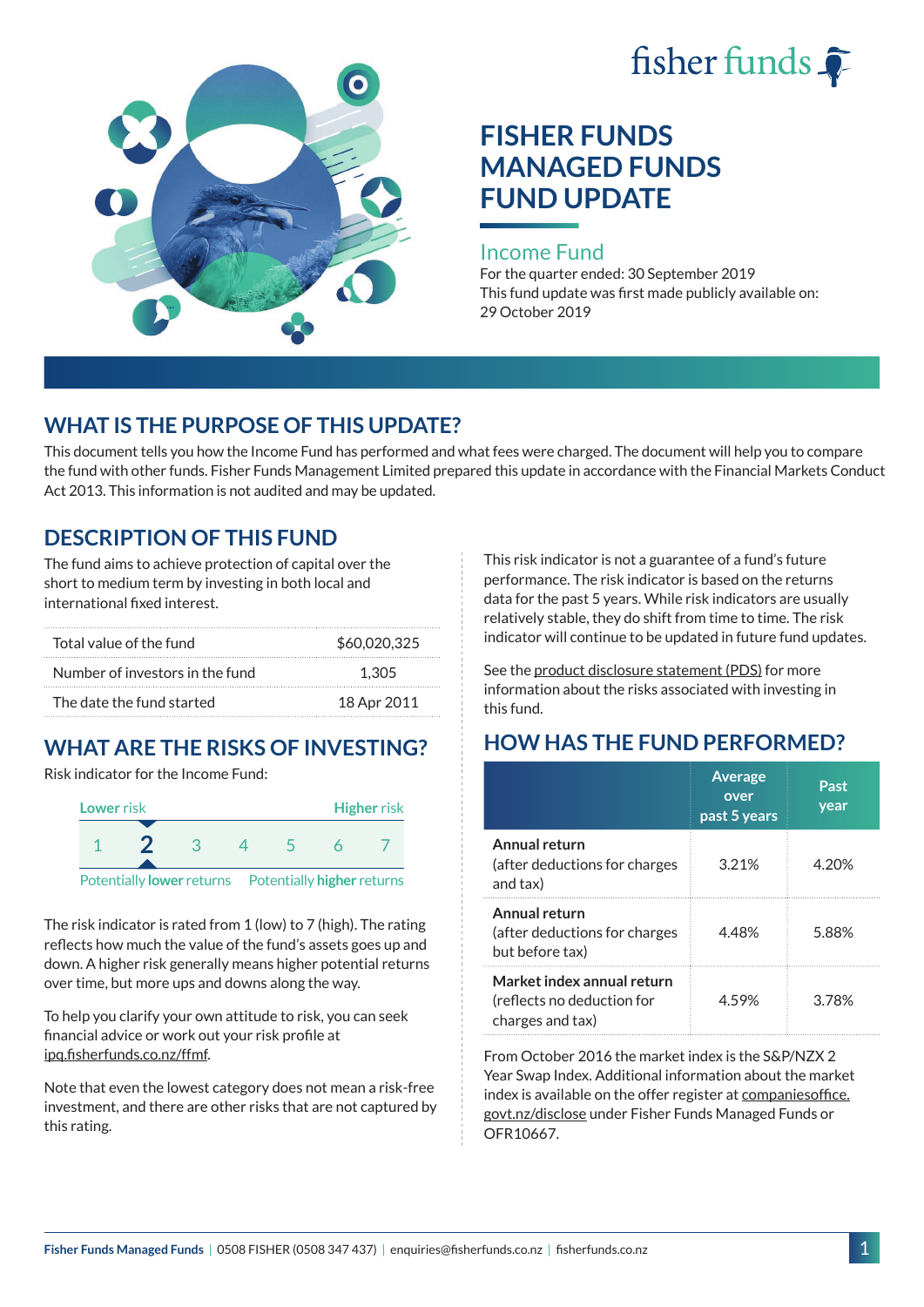# **ANNUAL RETURN GRAPH**



This shows the return after fund charges and tax for each year ending 31 March since the fund started. The last bar shows the average annual return since the fund started, up to 30 September 2019.

**Important:** This does not tell you how the fund will perform in the future.

Returns in this update are after tax at the highest prescribed investor rate (PIR) of tax for an individual New Zealand resident. Your tax may be lower. The market index return reflects no deduction for charges and tax.

### **WHAT FEES ARE INVESTORS CHARGED?**

Investors in the Income Fund are charged fund charges that include GST. In the year to 31 March 2019 these were:

|                                                | % of net asset value  |
|------------------------------------------------|-----------------------|
| <b>Total fund charges</b>                      | $1.20\%$ <sup>1</sup> |
| Which are made up of:                          |                       |
| Total management and<br>administration charges | 1.20%                 |
| Inding:                                        |                       |
| Manager's basic fee                            | 1 02%                 |
| Other management and<br>administration charges | 0.18 <sup>%</sup>     |
| Total performance-based fees                   |                       |

<sup>1</sup> On 22 August 2019, as a result of a decrease in the Manager's basic fee to 0.76%, the estimated annual fund charges that are likely to be charged in the future has reduced to 0.94%.

Small differences in fees and charges can have a big impact on your investment over the long term.

#### **EXAMPLE OF HOW THIS APPLIES TO AN INVESTOR**

Katie had \$10,000 in the fund at the start of the year and did not make any further contributions. At the end of the year, Katie received a return after fund charges were deducted of \$420 (that is 4.20% of her initial \$10,000). Katie did not pay other charges. This gives Katie a total return after tax of \$420 for the year.

#### **WHAT DOES THE FUND INVEST IN? Actual investment mix**

This shows the types of assets that the fund invests in.



#### **Target investment mix**

This shows the mix of assets that the fund generally intends to invest in.